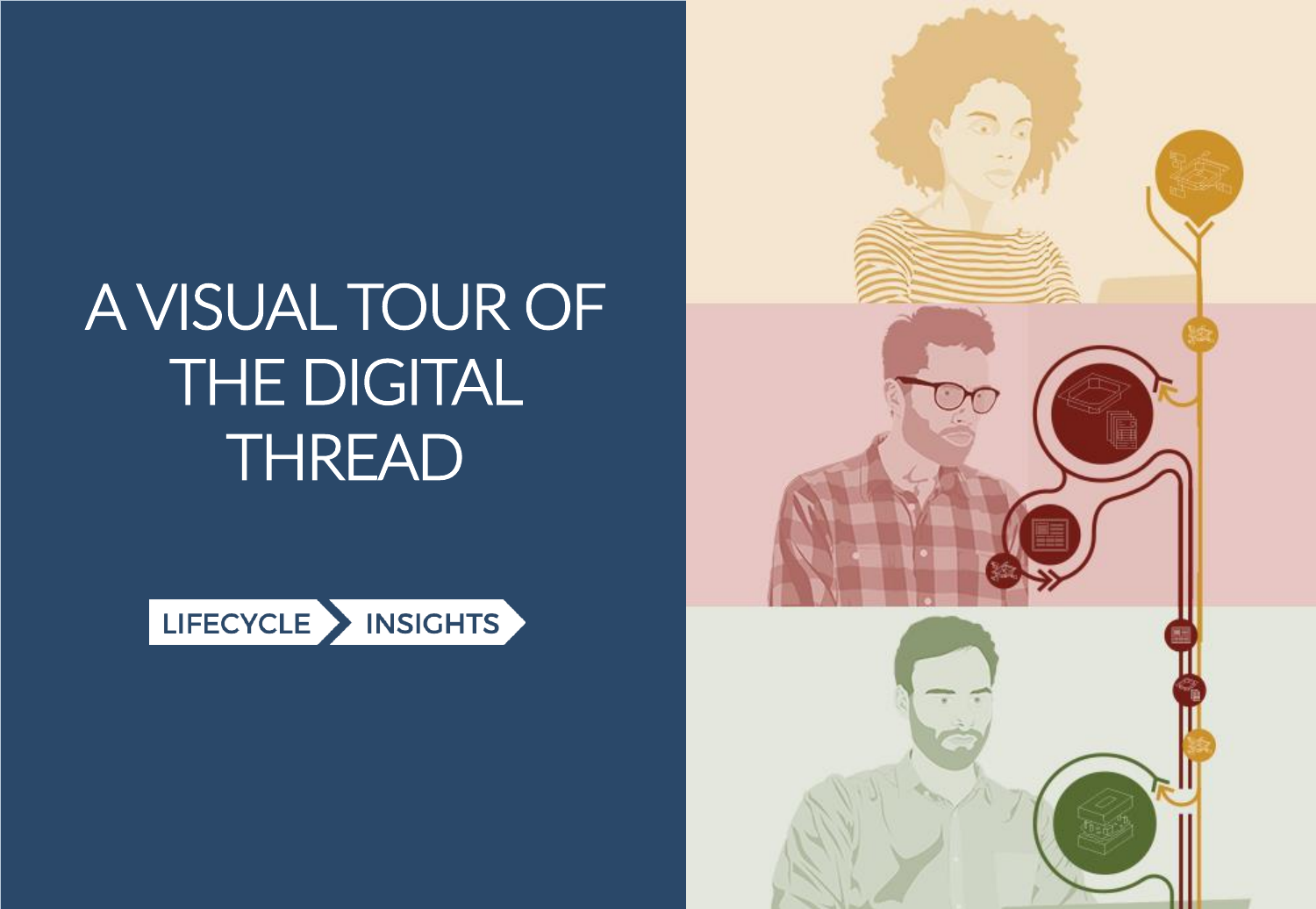# STARTING THE DIGITAL THREAD IN ENGINEERING

Modern product development relies on a foundation of digitization. Each department takes the digital work of others and builds on it, enhances it, and adds value to it. Throughout the digital development process, this builds up a network of interdependent digital deliverables, each dependent on one another. This network is the Digital Thread.

The entire company contributes to the Digital Thread, but it undeniably starts in engineering. Engineering develops designs for parts, assemblies, systems, and products and documents their form, fit, and function in drawings, specifications, models, and simulations. These definitions become components in procurement contracts, specifications for manufacturing, the basis for service procedures and much more. These are the individual pieces of the Digital Thread.

Over the past decade, engineering has been exploring new forms of documentation. For many years, the single source of the truth for design has been the engineering drawing. However, the advent of 3D models offered an opportunity to change that. Today, many companies are replacing drawings with something called a Model-Based Definition (MBD).

This eBook provides a tour of how companies use an MBD throughout their organization to build the Digital Thread.



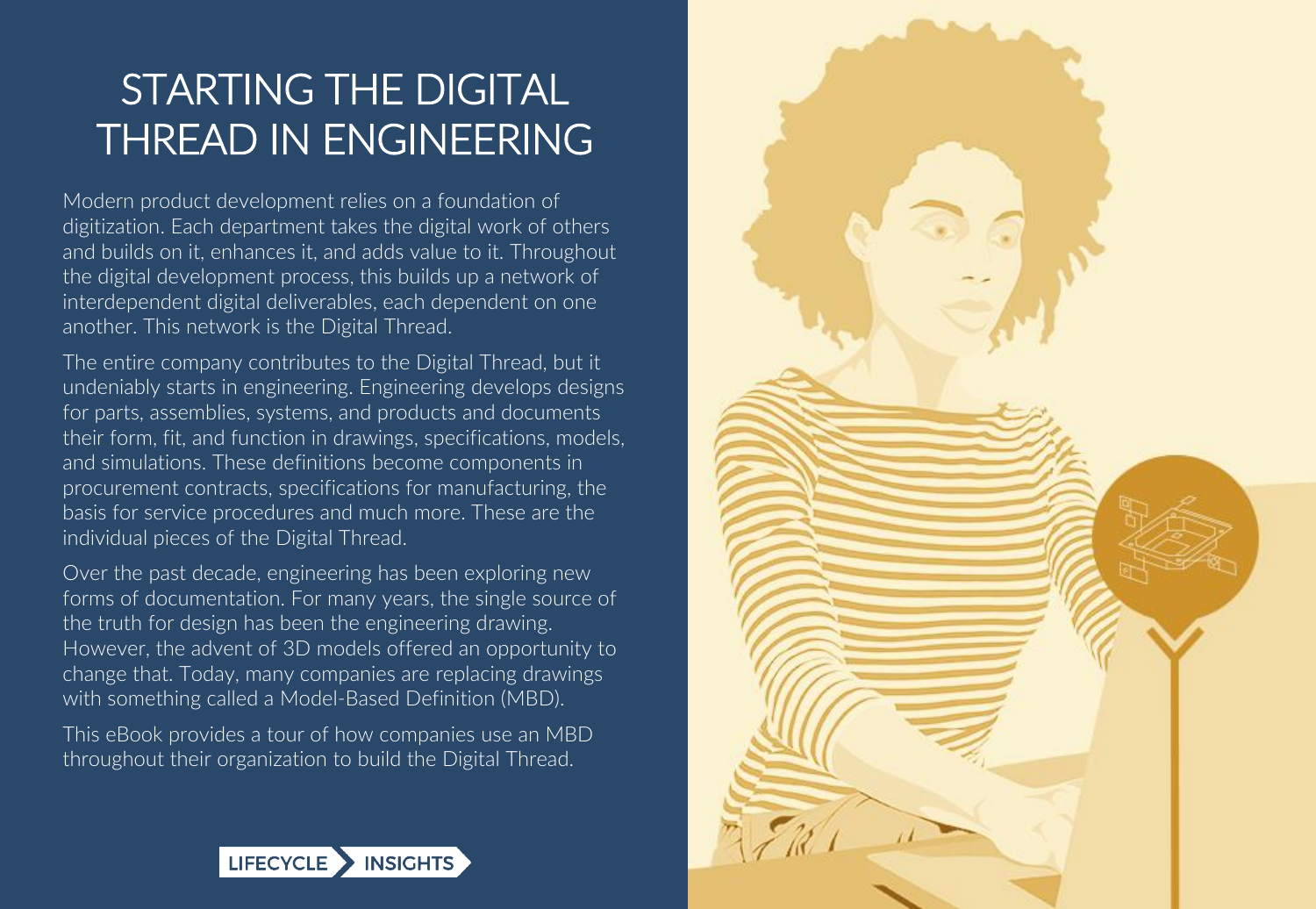### LEVERAGING MBD FOR BIDDING PROCESSES

Very few companies manufacture all of their products' components internally. Instead, they turn to suppliers to produce and deliver components, assemblies, and systems. The procurement department runs Request-for-Quote (RFQ) processes to obtain pricing from numerous suppliers before awarding a contract to one of them.

The process starts by bundling up all the information that a supplier might need to estimate costs and generate pricing into something called a Technical Data Package (TDP). Many companies now use a single MBD instead of a 3D model and a drawing. An MBD provides a single unambiguous definition of a component that is easier to view and interrogate.

Once received, suppliers use the information in the TDP to mock up the effort to manufacture the component, assembly, or system. This set of activities includes using the engineering deliverables to prototype the manufacturing process, material costs, finishing operations, and much more. All this helps the supplier to generate pricing with confidence.

Both the TDP and the quotes from suppliers become a part of the Digital Thread.



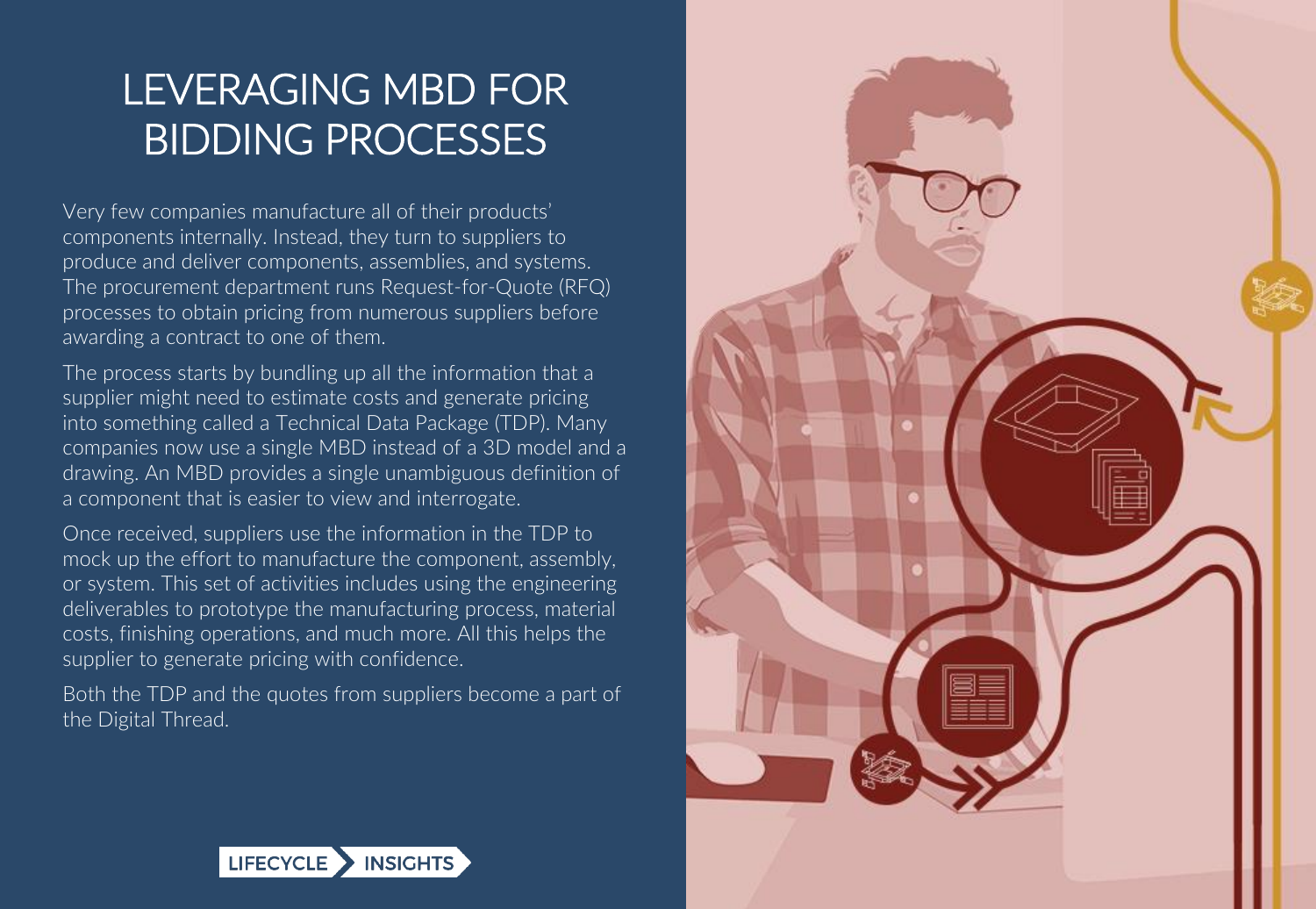#### USING MBD FOR TOOLING **DESIGN**

In the product development process, companies design and develop tools to manufacture components that go into the product. Such tooling includes molds for plastic injection modeling, dies for metalworking, and forms for sheet metal work. Development of this tooling must occur before the manufacture of product components.

The process starts when a tool designer receives engineering deliverables describing the part. Because the shapes and contours of the tooling must form the component, tool designers use the 3D model of the product component to generate the geometry of the tool. Tooling designers subtract the component 3D model from the middle of a block for a mold to get the cavity geometry. That tooling is then split and further manipulated to produce the final tooling geometry.

Application of an MBD in this space is new and compelling. While engineers now commonly use 3D models of parts to generate the geometry of tooling, tool designers would often refer to tolerancing, surface finish, and other annotations on drawings to determine the traits of corresponding surfaces of the tooling. With an MBD, such characteristics can be inherited directly from the 3D model. This practice automates the process and reduces human error.

Once complete, the tooling 3D model joins the Digital Thread.



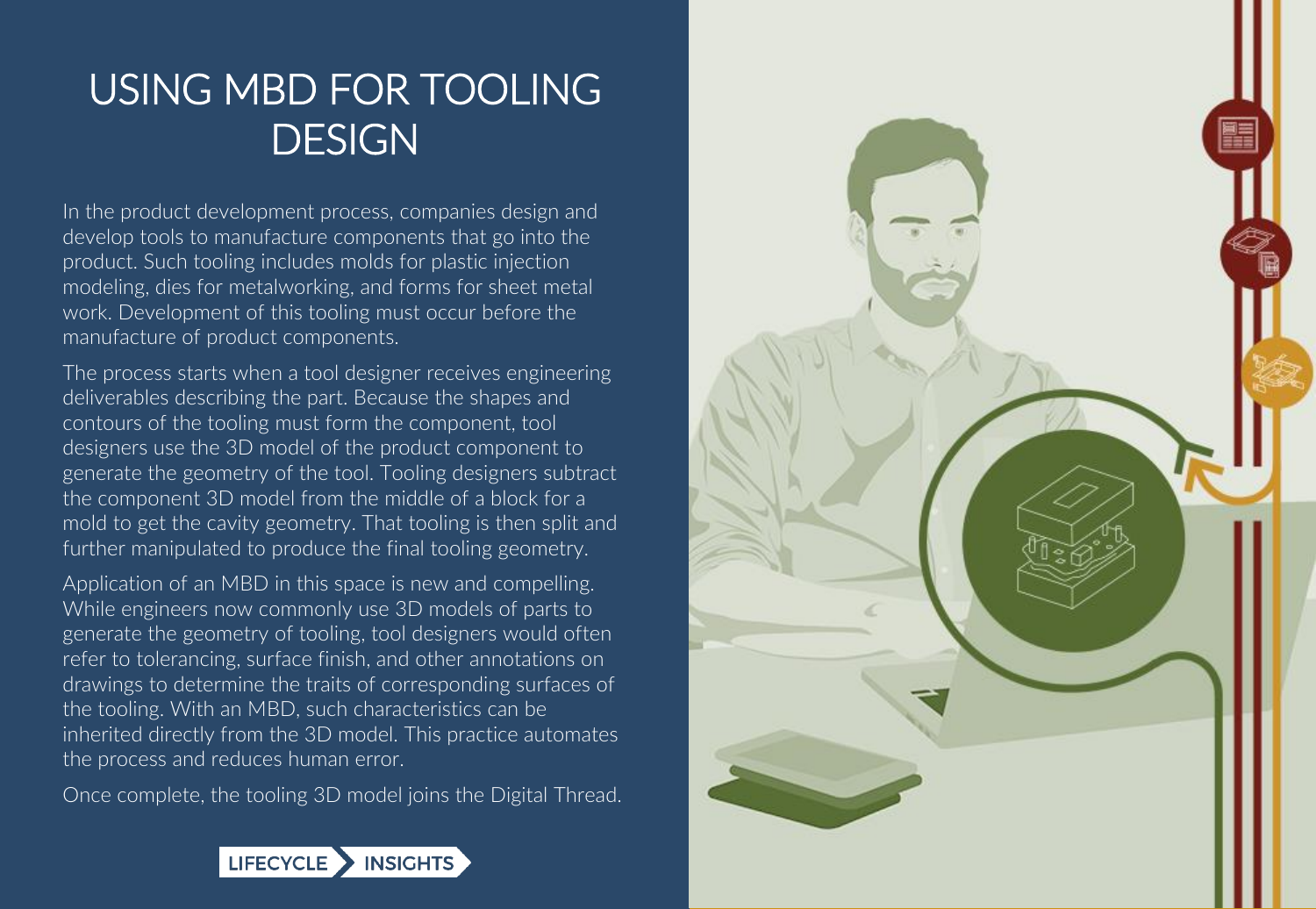#### APPLYING MBD TO **MACHINING**

As a next step in the development process, machinists need to generate toolpaths to drive machining equipment. They do this by creating a machining model, often composed of a 3D model of a block of material with the 3D model of the design embedded within it. They use this model to produce toolpaths based on design geometry. Once ready, those toolpaths are transferred to the shop floor to cut material.

Traditionally, machinists use the 3D model of the design to develop volumes to remove. They build toolpaths to cut away that volume. As part of that process, they analyze 2D drawings for other information, like surface finishes and tolerances, to specify toolpath parameters like speeds and feeds. Issues arise when the drawing and 3D model are not in agreement, leading to high rates of scrap and change orders.

An MBD conveys both 3D geometric information and annotations in a single, unambiguous source of the truth. Furthermore, machining software can interpret non-geometric information such as surface finishes and tolerances, automatically determining the toolpath's speeds and feeds based on pre-programmed best practices.

The machining model, with a reference to the design model, as well as the toolpaths all join the Digital Thread.



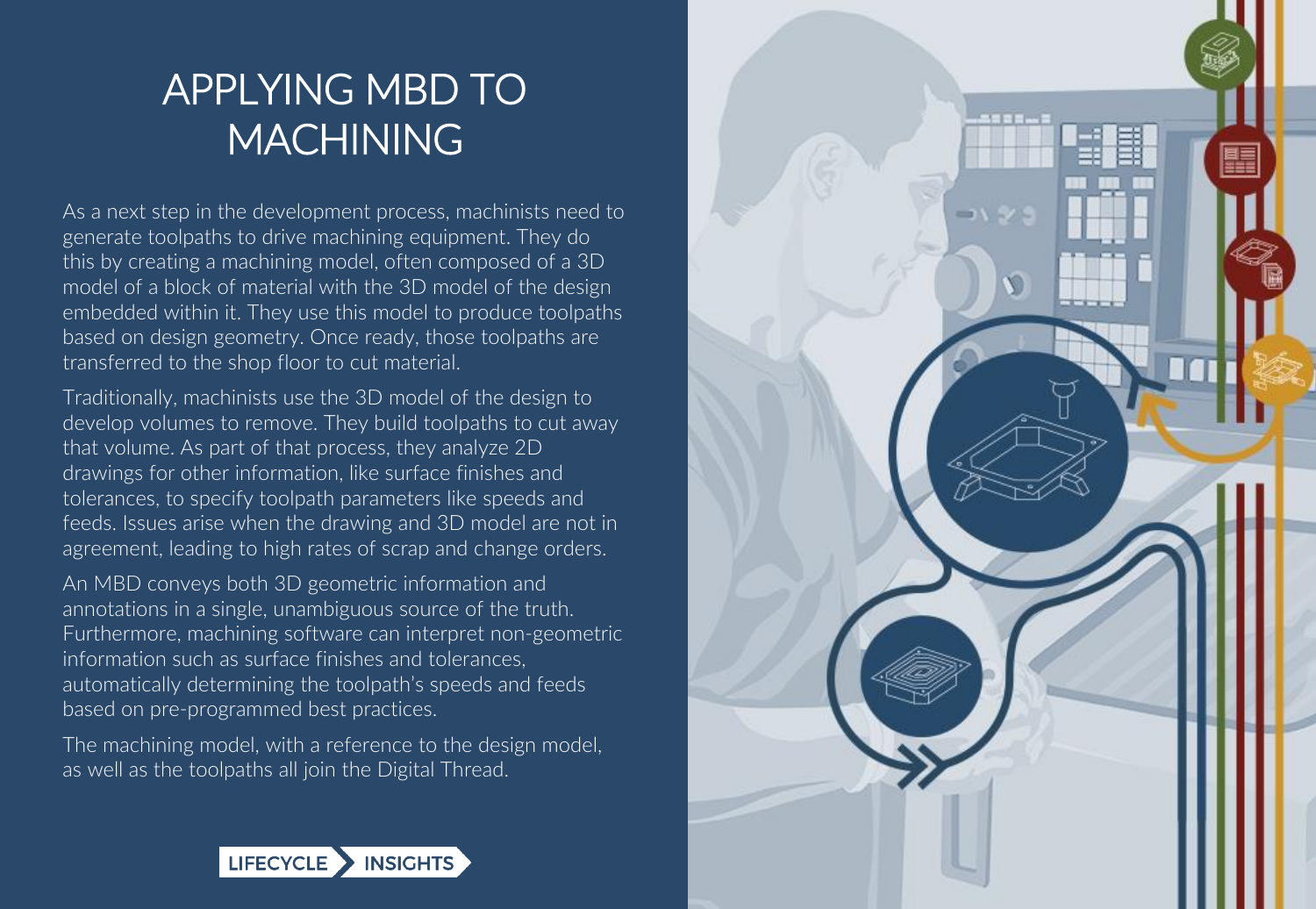#### DEFINING INSTRUCTIONS WITH MBD

The development and operation of products require a wide range of instructions. In production, manufacturing planners document manufacturing steps for repeatability. In service, service planners define specific procedures, step by step, to fix broken products. For complex products, engineers specific sequences of tasks for product startup, operation, and shutdown.

For all of these instructions, technical documentation teams use engineering deliverables as a starting point. Illustrators create new models based on the design. Traditionally, they then augment it with information from 2D drawings as well as other items, ranging from tools to consumable materials. They use all of this information to create the illustrations and animations in instructions.

However, use of an MBD eliminates the need to reference 2D drawings because the information is included directly in the model. Illustrators can display PMI in figures or animations. This application of an MBD specifically circumvents the issue where a 3D model and 2D drawing may not entirely agree.

Once completed, the instruction model and any exported deliverables—such as animations or documents—join the Digital Thread.



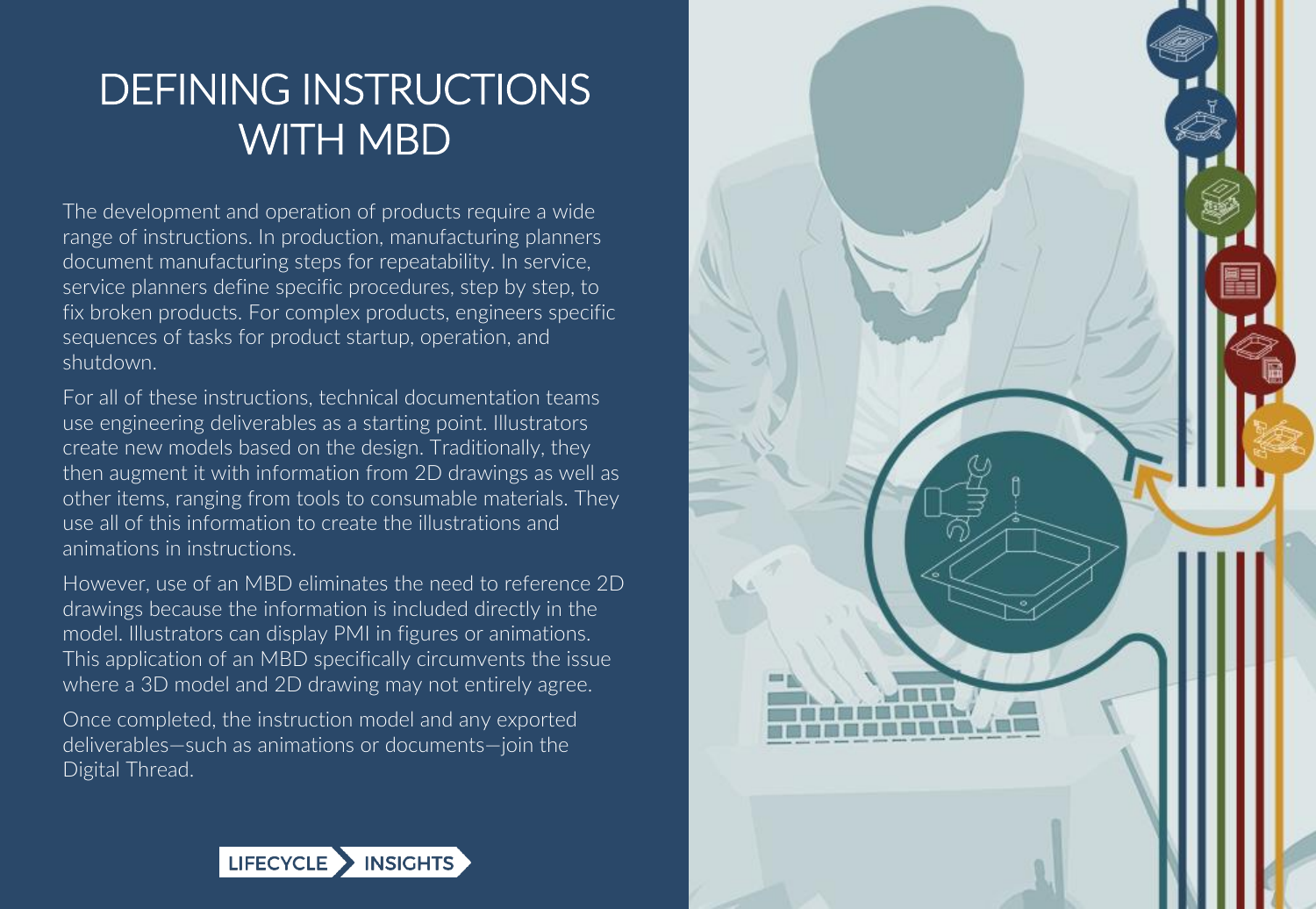# EMPLOYING MBD FOR QUALITY AND INSPECTION

When it's time to inspect a part, coordinate measuring machines (CMM) can ensure items are within the specified tolerance. Alternatively, technologies such as 3D scanners can create a cloud of information points for comparison with the original CAD model.

In the traditional process, 3D models play a vital role in both of these inspection approaches. Engineers use the design to define inspection paths for CMM machines, automating the task tremendously. They can then compare inspection results, either from a CMM machine or a 3D scan, to the 3D model. In either case, inspectors must analyze 2D drawings to know when the part is or is not compliant.

Use of an MBD in inspection results in a very different process. Instead of referring to separate 2D drawings, inspectors use the annotations, tolerances, and surface finish annotations in the MBD to produce CMM toolpaths. This approach not only automates toolpath creation, it improves results analysis. Some software applications can automatically recognize when such information is associated with surfaces. They can incorporate that information into pass or fail tests.

All of the digital deliverables from this stage, including inspection models, 3D scans, CMM toolpaths, and more, join the Digital Thread.